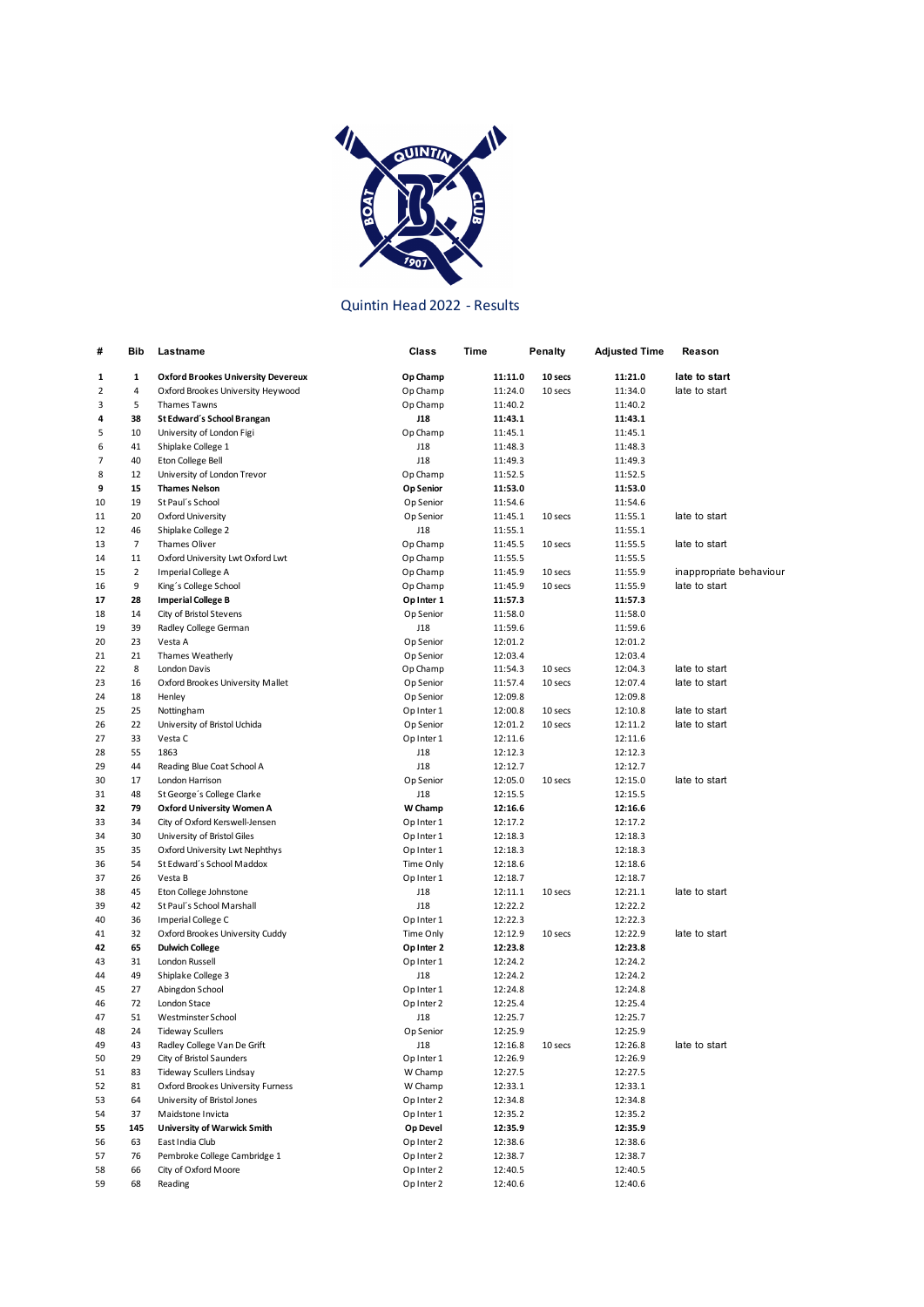| 60  | 67  | Auriol Kensington Whyte                 | Op Inter 2      | 12:41.9 |         | 12:41.9 |                                   |
|-----|-----|-----------------------------------------|-----------------|---------|---------|---------|-----------------------------------|
| 61  | 101 | St Paul's School Bennison               | <b>J16</b>      | 12:42.4 |         | 12:42.4 |                                   |
| 62  | 82  | Thames Eastwood                         | W Champ         | 12:43.4 |         | 12:43.4 |                                   |
| 63  | 85  | Thames Wesselmann                       | W Champ         | 12:43.7 |         | 12:43.7 |                                   |
|     | 69  | Imperial College D                      | Op Inter 2      | 12:44.7 |         | 12:44.7 |                                   |
| 64  |     |                                         |                 |         |         |         |                                   |
| 65  | 56  | Nottingham and Union                    | J18             | 12:44.8 |         | 12:44.8 |                                   |
| 66  | 112 | <b>Upper Thames / London Moneley</b>    | MasD            | 12:47.2 |         | 12:47.2 |                                   |
| 67  | 102 | Westminster School                      | J16             | 12:47.8 |         | 12:47.8 |                                   |
| 68  | 110 | London Cannon                           | MasB            | 12:47.8 |         | 12:47.8 |                                   |
| 69  | 84  | Oxford University Women B               | W Champ         | 12:48.3 |         | 12:48.3 |                                   |
| 70  | 74  | Oxford Academicals Frost                | Op Inter 2      | 12:48.8 |         | 12:48.8 |                                   |
| 71  | 131 | Henley                                  | WJ18            | 12:48.9 |         | 12:48.9 |                                   |
| 72  | 71  | Vesta D                                 | Time Only       | 12:49.4 |         | 12:49.4 |                                   |
|     |     |                                         |                 |         |         |         |                                   |
| 73  | 113 | Thames Tradesmen's                      | MasD            | 12:49.6 |         | 12:49.6 |                                   |
| 74  | 116 | <b>Tideway Scullers</b>                 | MasE            | 12:50.2 |         | 12:50.2 |                                   |
| 75  | 53  | Reading Blue Coat School B              | J18             | 12:52.2 |         | 12:52.2 |                                   |
| 76  | 87  | University of London Crocker            | W Champ         | 12:52.3 |         | 12:52.3 |                                   |
| 77  | 94  | <b>Tideway Scullers Armstrong</b>       | <b>W</b> Senior | 12:53.1 |         | 12:53.1 |                                   |
| 78  | 50  | King's College School                   | J18             | 12:53.9 |         | 12:53.9 |                                   |
| 79  | 89  | University of London Hollis             | W Champ         | 12:54.7 |         | 12:54.7 |                                   |
| 80  | 166 | St Paul's School Wild                   | <b>J15</b>      | 12:55.7 |         | 12:55.7 |                                   |
|     |     |                                         |                 |         |         |         |                                   |
| 81  | 104 | St Paul's School Harker                 | J16             | 12:55.8 |         | 12:55.8 |                                   |
| 82  | 58  | <b>Emanuel School Dammann Smith</b>     | J18             | 12:56.4 |         | 12:56.4 |                                   |
| 83  | 90  | Oxford Brookes University Colton        | W Senior        | 12:56.8 |         | 12:56.8 |                                   |
| 84  | 171 | King's College School A                 | J15             | 12:57.4 |         | 12:57.4 |                                   |
| 85  | 147 | Putney Town A                           | Op Inter 2      | 12:58.1 |         | 12:58.1 |                                   |
| 86  | 153 | Nottingham / Nottingham Trent / Ross    | Op Devel        | 12:58.6 |         | 12:58.6 |                                   |
| 87  | 170 | St Paul's School Kalia                  | J15             | 12:58.8 |         | 12:58.8 |                                   |
| 88  | 93  | Oxford Brookes University Cannon        | W Senior        | 12:58.9 |         | 12:58.9 |                                   |
| 89  |     |                                         |                 |         |         |         |                                   |
|     | 47  | Radley College Plumstead                | J18             | 12:49.9 | 10 secs | 12:59.9 | late to start                     |
| 90  | 75  | Sons of the Thames                      | Op Inter 2      | 13:01.3 |         | 13:01.3 |                                   |
| 91  | 86  | London Arthur                           | W Champ         | 13:01.3 |         | 13:01.3 |                                   |
| 92  | 103 | King's College School A                 | J16             | 13:01.3 |         | 13:01.3 |                                   |
| 93  | 146 | Twickenham Hide                         | Op Devel        | 13:03.1 |         | 13:03.1 |                                   |
| 94  | 92  | Imperial College AA                     | W Senior        | 13:05.0 |         | 13:05.0 |                                   |
| 95  | 154 | <b>Bristol Ariel</b>                    | Op Devel        | 13:07.1 |         | 13:07.1 |                                   |
| 96  | 52  | St Paul's School Lavington              | J18             | 13:09.1 |         | 13:09.1 |                                   |
| 97  | 80  |                                         |                 |         |         |         |                                   |
|     |     | Vesta 1                                 | W Champ         | 13:09.4 |         | 13:09.4 |                                   |
| 98  | 109 | Maidenhead                              | J16             | 13:10.2 |         | 13:10.2 |                                   |
| 99  | 88  | <b>Thames Hallett</b>                   | W Champ         | 13:10.9 |         | 13:10.9 |                                   |
| 100 | 149 | Twickenham Seek                         | Op Devel        | 13:11.5 |         | 13:11.5 |                                   |
| 101 | 59  | St George's College Kanaan              | J18             | 13:12.2 |         | 13:12.2 |                                   |
| 102 | 115 | Peterborough City                       | MasE            | 13:12.4 |         | 13:12.4 |                                   |
| 103 | 135 | Surbiton High School Blake              | WJ18            | 13:12.8 |         | 13:12.8 |                                   |
| 104 | 57  | Dulwich College Taylor                  | J18             | 13:13.1 |         | 13:13.1 |                                   |
|     |     |                                         |                 |         |         |         |                                   |
| 105 | 133 | Headington School                       | WJ18            | 13:13.6 |         | 13:13.6 |                                   |
| 106 | 120 | Oxford University Women's Lwt           | W Inter 1       | 13:14.5 |         | 13:14.5 |                                   |
| 107 | 129 | Notts County Rowing Assn                | W Inter 1       | 13:16.6 |         | 13:16.6 |                                   |
| 108 | 152 | Magdalen College Oxford                 | Op Devel        | 13:16.9 |         | 13:16.9 |                                   |
| 109 | 139 | St Edward's School                      | WJ18            | 13:17.7 |         | 13:17.7 |                                   |
| 110 | 60  | Emanuel School Mead                     | J18             | 13:18.6 |         | 13:18.6 |                                   |
| 111 | 169 | Reading Blue Coat School A              | J15             | 13:18.6 |         | 13:18.6 |                                   |
| 112 | 62  | Kew House School                        | J18             | 13:19.0 |         | 13:19.0 |                                   |
|     |     |                                         |                 |         |         |         |                                   |
| 113 | 159 | New College Oxford                      | Op Devel        | 13:09.4 | 10 secs | 13:19.4 | dangerous steering                |
| 114 | 13  | Nautico Sevilla (Spain)                 | Op Champ        | 13:09.8 | 10 secs | 13:19.8 | firm pressure in marshalling area |
| 115 | 148 | Oxford Academicals Giordano             | Op Devel        | 13:20.1 |         | 13:20.1 |                                   |
| 116 | 99  | Nottingham Holden                       | W Senior        | 13:22.1 |         | 13:22.1 |                                   |
| 117 | 91  | Vesta 2                                 | W Senior        | 13:22.6 |         | 13:22.6 |                                   |
| 118 | 121 | Thames Bainbridge                       | W Inter 1       | 13:23.8 |         | 13:23.8 |                                   |
| 119 | 168 | Radley College Lowrie                   | J15             | 13:25.8 |         | 13:25.8 |                                   |
| 120 | 183 | Henley                                  | WJ16            | 13:19.5 | 10 secs | 13:29.5 | dangerous steering                |
| 121 | 162 | Pembroke College Cambridge 2            | Op Devel        | 13:29.7 |         | 13:29.7 |                                   |
|     | 172 | St George's College Butler              |                 |         |         |         |                                   |
| 122 |     |                                         | J15             | 13:32.2 |         | 13:32.2 |                                   |
| 123 | 134 | <b>Emanuel School</b>                   | WJ18            | 13:32.5 |         | 13:32.5 |                                   |
| 124 | 203 | <b>Maidstone Invicta</b>                | MasF            | 13:33.2 |         | 13:33.2 |                                   |
| 125 | 124 | Putney Town                             | W Inter 1       | 13:34.0 |         | 13:34.0 |                                   |
| 126 | 187 | Surbiton High School Mint 1             | WJ16            | 13:34.0 |         | 13:34.0 |                                   |
| 127 | 201 | Weybridge                               | MasF            | 13:35.2 |         | 13:35.2 |                                   |
| 128 | 95  | Mortlake Anglian & Alpha Lloyd-Williams | W Senior        | 13:35.9 |         | 13:35.9 |                                   |
| 129 | 106 | King's College School B                 | J16             | 13:37.7 |         | 13:37.7 |                                   |
| 130 | 155 | University of Warwick Jacques           | Op Devel        | 13:29.0 | 10 secs | 13:39.0 | dangerous steering                |
|     |     |                                         |                 |         |         |         |                                   |
| 131 | 181 | Radley College Wenger                   | J15             | 13:39.3 |         | 13:39.3 |                                   |
| 132 | 111 | London Grace                            | MasC            | 13:39.5 |         | 13:39.5 |                                   |
| 133 | 157 | Marlow                                  | Op Devel        | 13:40.1 |         | 13:40.1 |                                   |
| 134 | 78  | Putney Town B                           | Op Inter 2      | 13:41.3 |         | 13:41.3 |                                   |
| 135 | 122 | Henley                                  | W Inter 1       | 13:41.4 |         | 13:41.4 |                                   |
| 136 | 98  | London Cliff                            | W Senior        | 13:42.0 |         | 13:42.0 |                                   |
|     |     |                                         |                 |         |         |         |                                   |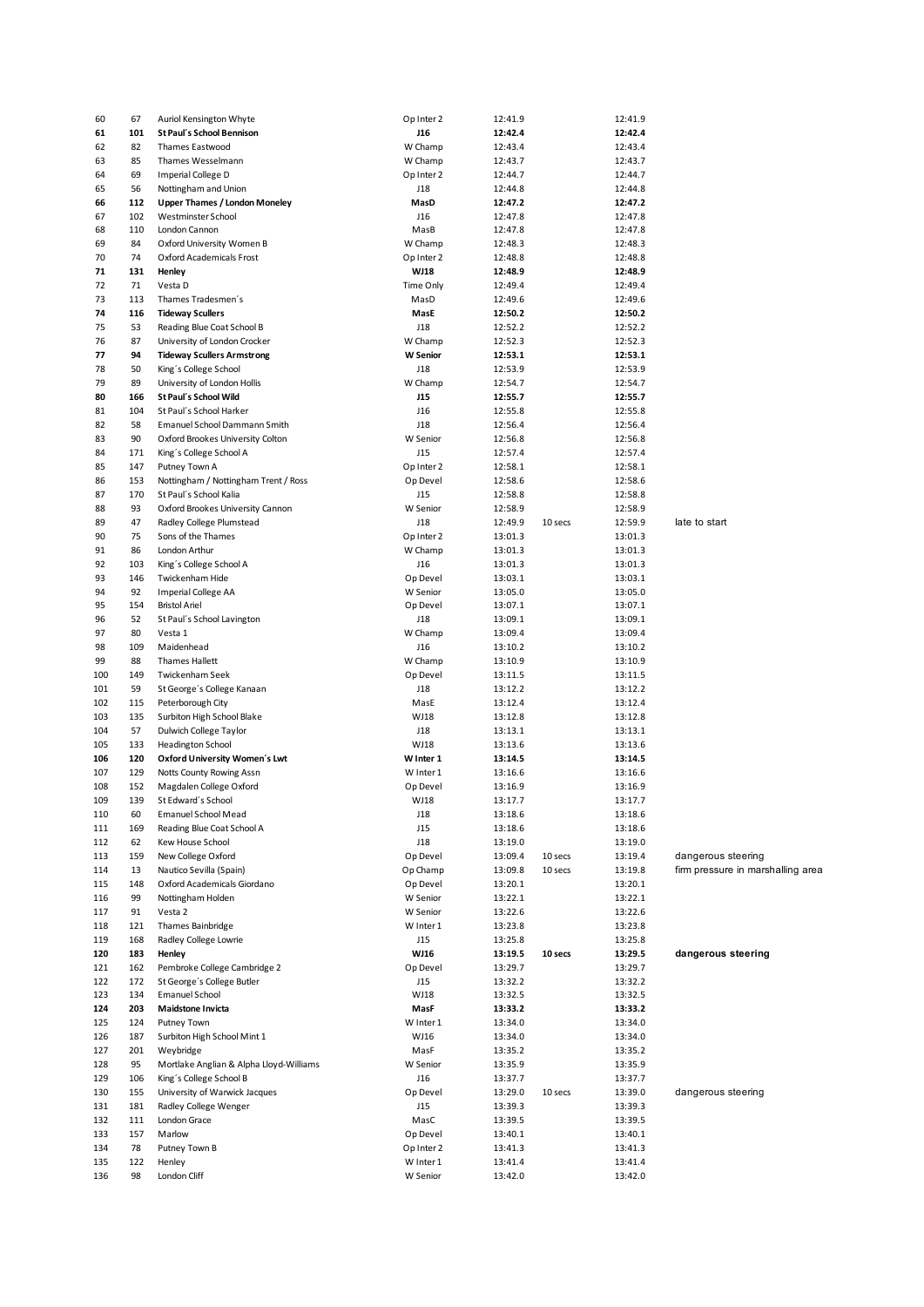| 137        | 127        | University of Bristol Bothamley-Dakin        | W Inter 1             | 13:42.9            |         | 13:42.9            |               |
|------------|------------|----------------------------------------------|-----------------------|--------------------|---------|--------------------|---------------|
| 138        | 105        | Dulwich College Ramakrishnan                 | J16                   | 13:47.1            |         | 13:47.1            |               |
| 139        | 117        | Sons of the Thames                           | MasE                  | 13:47.6            |         | 13:47.6            |               |
| 140        | 189        | Headington School                            | WJ16                  | 13:49.3            |         | 13:49.3            |               |
| 141        | 96         | Oxford Brookes University Fletcher           | W Senior              | 13:50.2            |         | 13:50.2            |               |
| 142        | 164        | Imperial College F                           | Op Devel              | 13:50.7            |         | 13:50.7            |               |
| 143        | 184        | St Paul's Girls' School McCartney            | WJ16                  | 13:51.7            |         | 13:51.7            |               |
| 144<br>145 | 97         | City of Bristol Summers<br>Thames Wellington | W Senior<br>W Inter 1 | 13:53.6            |         | 13:53.6            |               |
| 146        | 123<br>216 | <b>University of Warwick Fryers</b>          | W Inter 2             | 13:54.7<br>13:55.9 |         | 13:54.7<br>13:55.9 |               |
| 147        | 167        | Westminster School On                        | J15                   | 13:56.9            |         | 13:56.9            |               |
| 148        | 174        | Kew House School                             | J15                   | 13:57.6            |         | 13:57.6            |               |
| 149        | 137        | Godolphin & Latymer School A                 | WJ18                  | 13:58.2            |         | 13:58.2            |               |
| 150        | 70         | Auriol Kensington Fishlock                   | Op Inter 2            | 13:58.5            |         | 13:58.5            |               |
| 151        | 165        | University of Bristol Mahoney                | Op Devel              | 13:59.2            |         | 13:59.2            |               |
| 152        | 130        | Wolfson College Oxford Byb                   | W Inter 1             | 13:59.7            |         | 13:59.7            |               |
| 153        | 119        | Mortlake Anglian & Alpha Matteotti           | W Inter 1             | 14:00.4            |         | 14:00.4            |               |
| 154        | 205        | <b>Tideway Scullers</b>                      | MasG                  | 14:01.3            |         | 14:01.3            |               |
| 155        | 194        | Maidenhead                                   | Time Only             | 14:01.9            |         | 14:01.9            |               |
| 156        | 207        | <b>Bristol Ariel</b>                         | MasG                  | 14:06.8            |         | 14:06.8            |               |
| 157        | 118        | Marlow                                       | MasE                  | 14:07.2            |         | 14:07.2            |               |
| 158        | 125        | Barnes Bridge Ladies 1                       | W Inter 1             | 14:07.4            |         | 14:07.4            |               |
| 159        | 138        | Putney High School                           | WJ18                  | 14:11.3            |         | 14:11.3            |               |
| 160        | 206        | Putney Town                                  | MasG                  | 14:11.5            |         | 14:11.5            |               |
| 161        | 182        | Reading Blue Coat School B                   | J15                   | 14:12.3            |         | 14:12.3            |               |
| 162        | 126        | Auriol Kensington Barber                     | W Inter 1             | 14:12.5            |         | 14:12.5            |               |
| 163<br>164 | 128        | Nottingham Povey<br>Twickenham Granacher     | W Inter 1             | 14:13.4            |         | 14:13.4            |               |
| 165        | 213<br>156 | Cygnet                                       | W Inter 2<br>Op Devel | 14:13.6<br>14:17.5 |         | 14:13.6<br>14:17.5 |               |
| 166        | 236        | Pembroke College Cambridge 1                 | <b>W</b> Devel        | 14:18.0            |         | 14:18.0            |               |
| 167        | 163        | Royal Free & Univ Coll Med Sch               | Op Devel              | 14:18.9            |         | 14:18.9            |               |
| 168        | 231        | Henley                                       | <b>WJ15</b>           | 14:19.1            |         | 14:19.1            |               |
| 169        | 193        | Surbiton High School Mint 2                  | WJ16                  | 14:19.6            |         | 14:19.6            |               |
| 170        | 204        | Putney Town                                  | MasE                  | 14:19.7            |         | 14:19.7            |               |
| 171        | 141        | St Paul's Girls' School                      | WJ18                  | 14:20.0            |         | 14:20.0            |               |
| 172        | 200        | Broxbourne                                   | WMasE                 | 14:21.0            |         | 14:21.0            |               |
| 173        | 180        | King's College School B                      | J15                   | 14:21.6            |         | 14:21.6            |               |
| 174        | 107        | 1863                                         | J16                   | 14:22.5            |         | 14:22.5            |               |
| 175        | 173        | Dulwich College Skinner                      | J15                   | 14:22.7            |         | 14:22.7            |               |
|            |            |                                              |                       |                    |         |                    |               |
| 176        | 186        | Putney High School A                         | WJ16                  | 14:22.8            |         | 14:22.8            |               |
| 177        | 202        | Mortlake Anglian & Alpha                     | MasF                  | 14:23.3            |         | 14:23.3            |               |
| 178        | 198        | Putney Town McGregor-Macdonald               | WMasD                 | 14:23.4            |         | 14:23.4            |               |
| 179        | 223        | Surbiton High School Silver                  | WJ15                  | 14:14.1            | 10 secs | 14:24.1            | late to start |
| 180        | 221        | University College Oxford 1                  | W Inter 2             | 14:24.7            |         | 14:24.7            |               |
| 181        | 73         | Auriol Kensington Lewis                      | Op Inter 2            | 14:24.8            |         | 14:24.8            |               |
| 182        | 211        | Oxford Academicals Hazenbosch                | W Inter 2             | 14:27.7            |         | 14:27.7            |               |
| 183        | 209        | <b>Imperial College BB</b>                   | W Inter 2             | 14:29.4            |         | 14:29.4            |               |
| 184        | 224        | Lady Eleanor Holles School Peasnell          | WJ15                  | 14:32.8            |         | 14:32.8            |               |
| 185        | 158        | Linacre College Oxford Y                     | Op Devel              | 14:32.9            |         | 14:32.9            |               |
| 186        | 151        | Linacre College Oxford X                     | Op Devel              | 14:33.3            |         | 14:33.3            |               |
| 187<br>188 | 212<br>177 | Vesta 3<br>Dulwich College Evans             | W Inter 2<br>J15      | 14:33.4            |         | 14:33.4            |               |
| 189        | 217        | Reading                                      | W Inter 2             | 14:35.1<br>14:35.5 |         | 14:35.1<br>14:35.5 |               |
| 190        | 150        | Furnivall                                    | Op Devel              | 14:40.6            |         | 14:40.6            |               |
| 191        | 208        | <b>Bewl Bridge</b>                           | MasH                  | 14:41.7            |         | 14:41.7            |               |
| 192        | 144        | St George's College                          | WJ18                  | 14:43.6            |         | 14:43.6            |               |
| 193        | 215        | Furnivall                                    | W Inter 2             | 14:44.0            |         | 14:44.0            |               |
| 194        | 191        | Emanuel School                               | WJ16                  | 14:45.7            |         | 14:45.7            |               |
| 195        | 210        | Barnes Bridge Ladies 2                       | W Inter 2             | 14:45.8            |         | 14:45.8            |               |
| 196        | 188        | St Paul's Girls' School Lennon               | WJ16                  | 14:47.6            |         | 14:47.6            |               |
| 197        | 178        | <b>Emanuel School</b>                        | J15                   | 14:47.7            |         | 14:47.7            |               |
| 198        | 160        | Putney Town Fitzgerald                       | Op Devel              | 14:48.0            |         | 14:48.0            |               |
| 199        | 233        | Auriol Kensington Martin                     | W Devel               | 14:48.2            |         | 14:48.2            |               |
| 200        | 239        | Marlow Franek                                | W Devel               | 14:48.6            |         | 14:48.6            |               |
| 201        | 143        | Kew House School                             | WJ18                  | 14:49.1            |         | 14:49.1            |               |
| 202        | 247        | Pembroke College Cambridge 2                 | W Devel               | 14:50.9            |         | 14:50.9            |               |
| 203        | 219        | King's College London                        | W Inter 2             | 14:52.3            |         | 14:52.3            |               |
| 204        | 161        | Imperial College E                           | Op Devel              | 14:52.6            |         | 14:52.6            |               |
| 205        | 196        | Putney Town Huddy                            | WMasD                 | 14:52.6            |         | 14:52.6            |               |
| 206        | 199        | Marlow                                       | WMasE                 | 14:56.2            |         | 14:56.2            |               |
| 207<br>208 | 190<br>238 | Putney High School B<br>Vesta 4              | WJ16<br>W Devel       | 14:58.6            |         | 14:58.6<br>15:01.6 |               |
| 209        | 226        | Surbiton High School Green                   | WJ15                  | 15:01.6<br>14:52.2 | 10 secs | 15:02.2            | late to start |
| 210        | 220        | Twickenham Edwards                           | W Inter 2             | 15:03.1            |         | 15:03.1            |               |
| 211        | 192        | Godolphin & Latymer School                   | WJ16                  | 15:04.1            |         | 15:04.1            |               |
| 212        | 240        | University of Bristol Price Wickenden        | W Devel               | 15:06.7            |         | 15:06.7            |               |